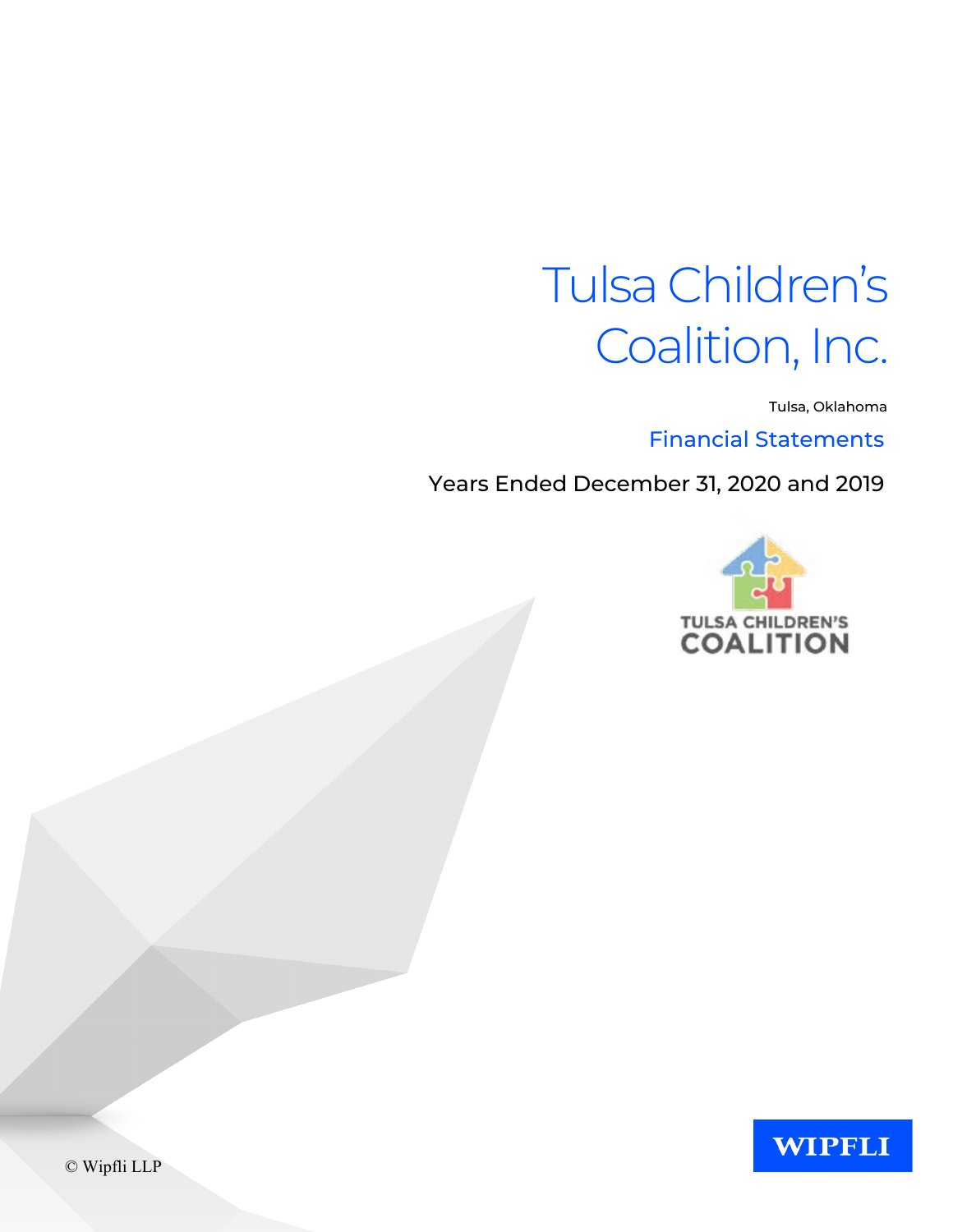**Financial Statements** Years Ended December 31, 2020 and 2019

### **Table of Contents**

| <b>Financial Statements</b> |  |
|-----------------------------|--|
|                             |  |
|                             |  |
|                             |  |
|                             |  |
|                             |  |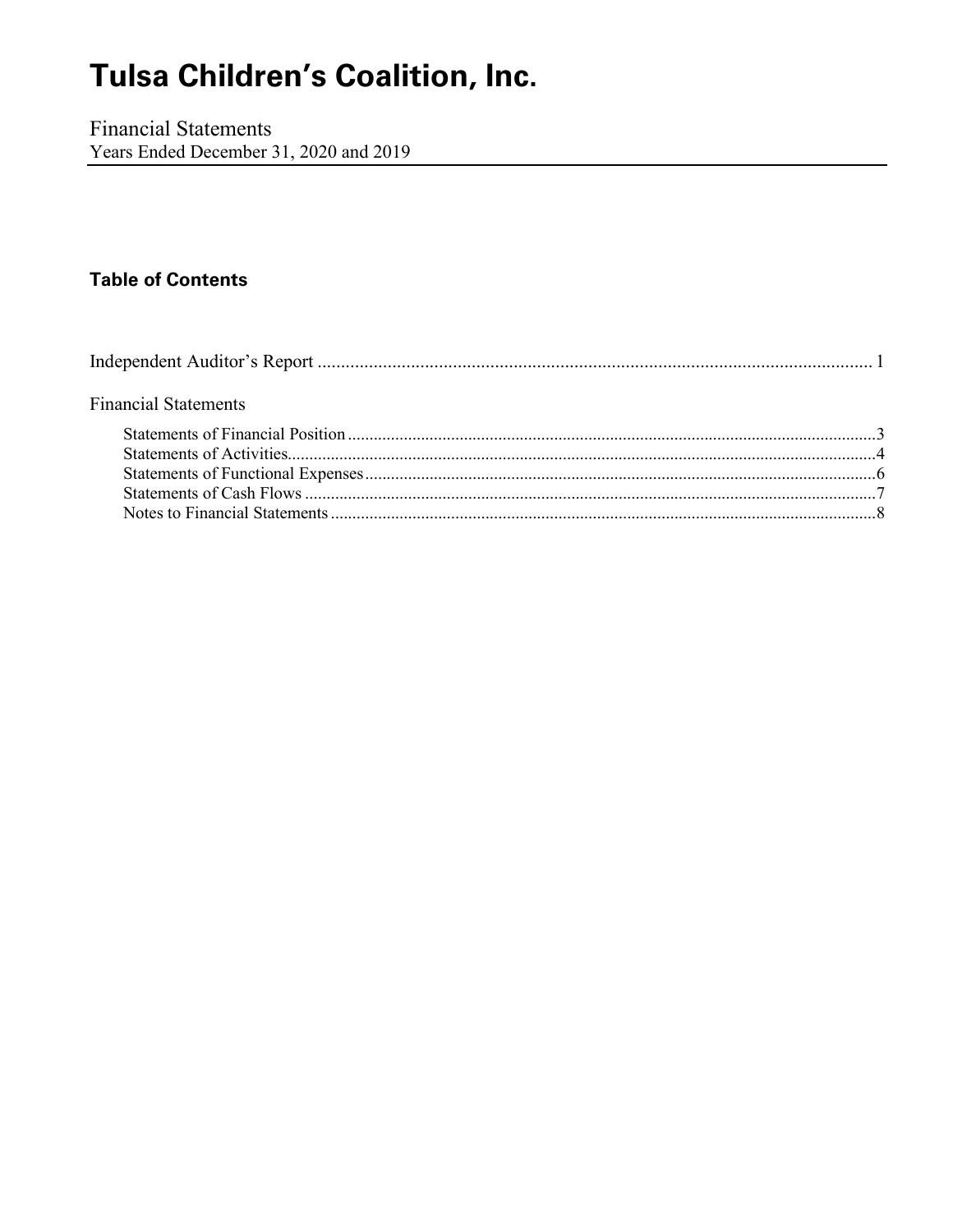

#### **Independent Auditor's Report**

Board of Directors Tulsa Children's Coalition, Inc. Tulsa, Oklahoma

#### **Report on the Financial Statements**

We have audited the accompanying financial statements of Tulsa Children's Coalition, Inc. which comprise the statements of financial position as of December 31, 2020 and 2019, and the related statements of activities, functional expenses, and cash flows for the years then ended and the related notes to the financial statements.

#### **Management's Responsibility for the Financial Statements**

Management is responsible for the preparation and fair presentation of these financial statements in accordance with accounting principles generally accepted in the United States; this includes the design, implementation, and maintenance of internal control relevant to the preparation and fair presentation of financial statements that are free from material misstatement, whether due to fraud or error.

#### **Auditor's Responsibility**

Our responsibility is to express an opinion on these financial statements based on our audits. We conducted our audits in accordance with auditing standards generally accepted in the United States. Those standards require that we plan and perform the audit to obtain reasonable assurance about whether the financial statements are free from material misstatement.

An audit involves performing procedures to obtain audit evidence about the amounts and disclosures in the financial statements. The procedures selected depend on the auditor's judgment, including the assessment of the risks of material misstatement of the financial statements, whether due to fraud or error. In making those risk assessments, the auditor considers internal control relevant to the entity's preparation and fair presentation of the financial statements in order to design audit procedures that are appropriate in the circumstances, but not for the purpose of expressing an opinion on the effectiveness of the entity's internal control. Accordingly, we express no such opinion. An audit also includes evaluating the appropriateness of accounting policies used and the reasonableness of significant accounting estimates made by management, as well as evaluating the overall presentation of the financial statements.

We believe that the audit evidence we have obtained is sufficient and appropriate to provide a basis for our audit opinion.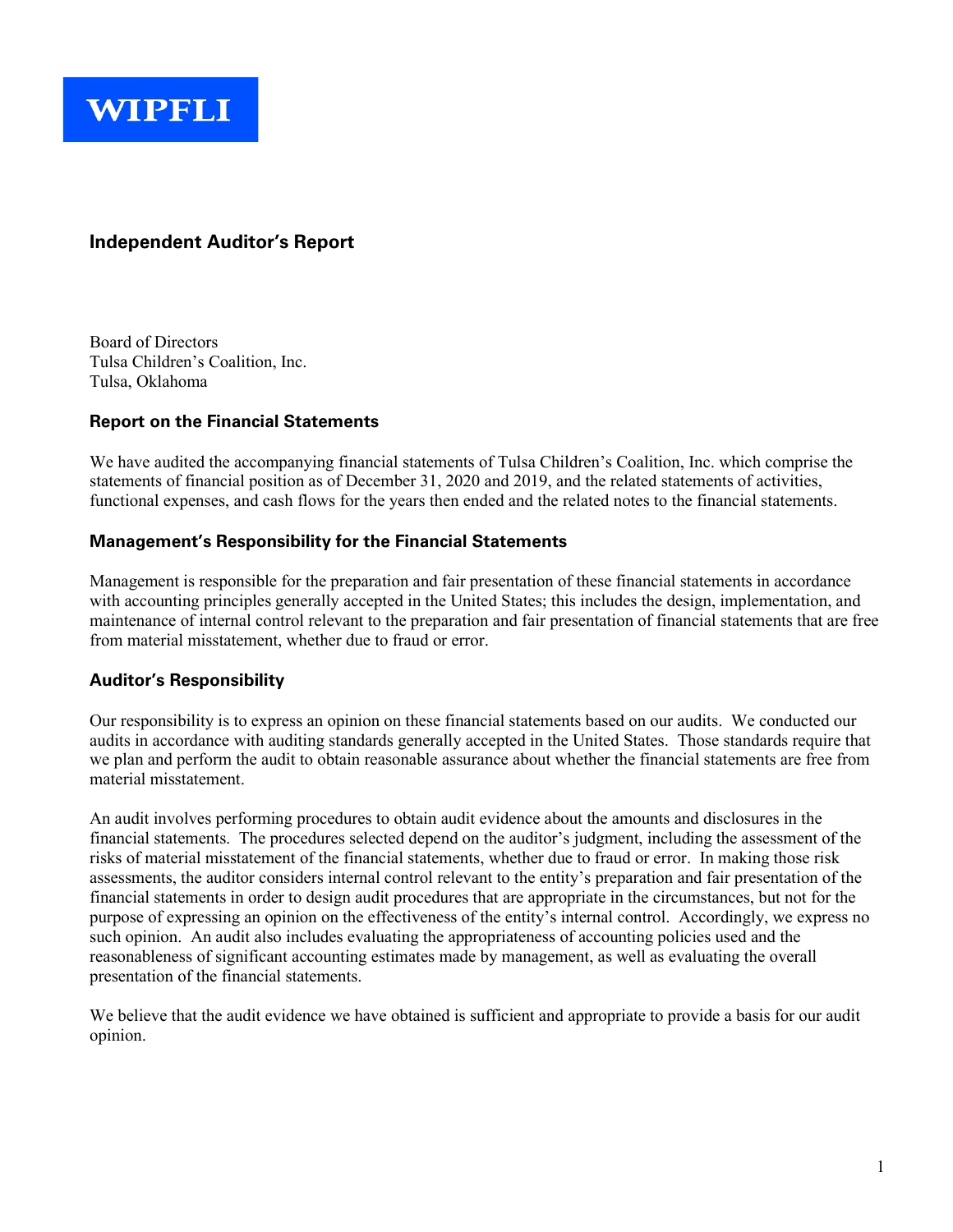#### **Emphasis of Matter**

As discussed in Note 14 to the financial statements, Tulsa Children's Coalition, Inc. elected to change its accounting policy for imputing interest on notes payable issued with interest rates below the market rate. This change in policy is reflected on a retrospective basis. Our opinion is not modified with respect to this matter.

#### **Opinion**

In our opinion, the financial statements referred to above present fairly, in all material respects, the financial position of Tulsa Children's Coalition, Inc. as of December 31, 2020 and 2019, and the changes in its net assets and its cash flows for the years then ended in accordance with accounting principles generally accepted in the United States.

Wippei LLP

Wipfli LLP

August 23, 2021 Madison, Wisconsin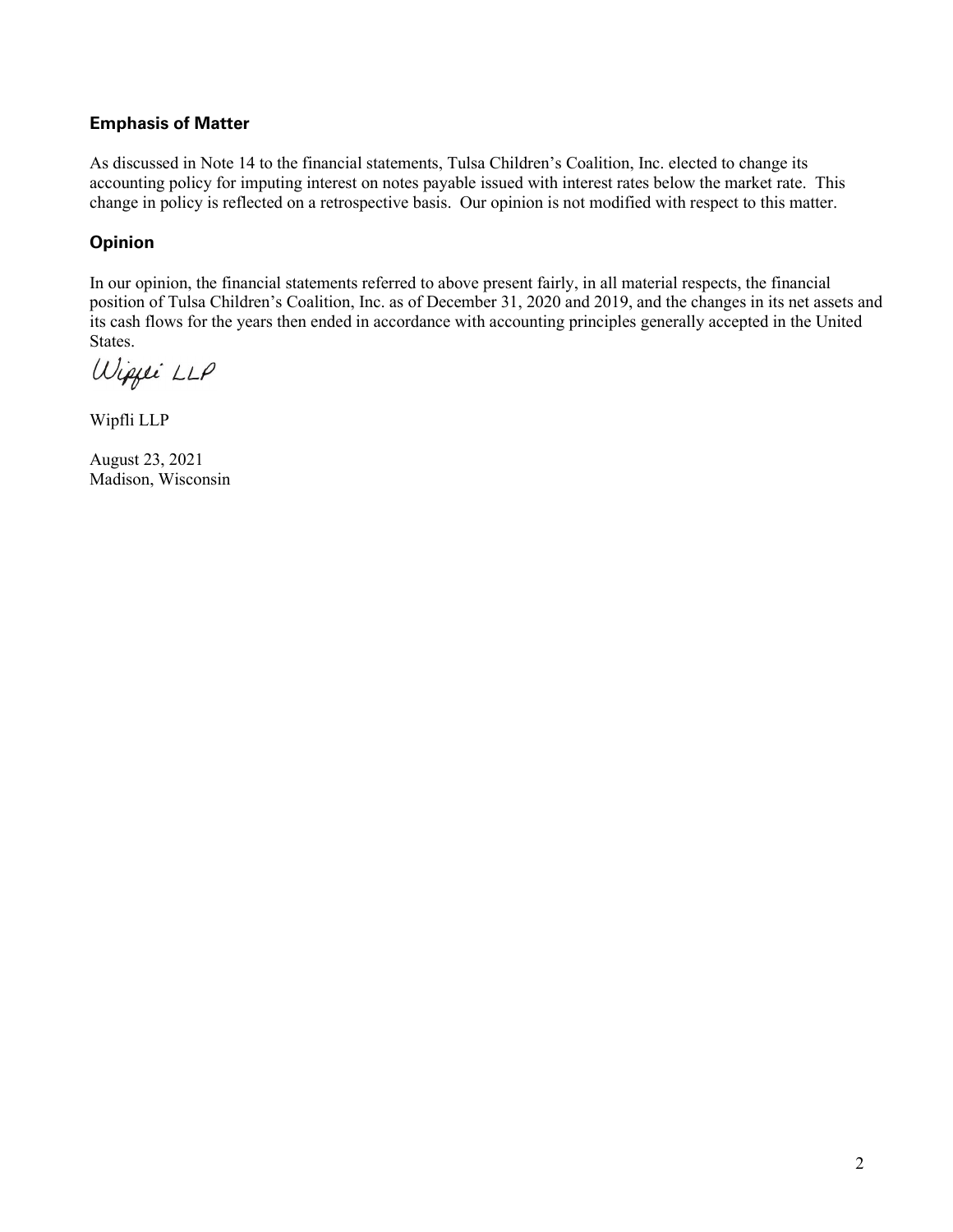### Statements of Financial Position

December 31, 2020 and 2019

| Assets                                                                      |              | 2020       | 2019 (restated)  |
|-----------------------------------------------------------------------------|--------------|------------|------------------|
| Current assets:                                                             |              |            |                  |
| Cash and cash equivalents                                                   | \$           | 5,089,309  | \$<br>2,021,703  |
| Investments                                                                 |              | 5,406,104  | 2,807,794        |
| Prepaid expenses                                                            |              | 81,480     | 97,814           |
| Total current assets                                                        |              | 10,576,893 | 4,927,311        |
| Property and equipment, net                                                 |              | 26,045,776 | 31,840,494       |
| Total assets                                                                | \$           | 36,622,669 | \$<br>36,767,805 |
| Liabilities and Net Assets                                                  |              |            |                  |
| <b>Current liabilities:</b>                                                 |              |            |                  |
|                                                                             | \$           | 375,064    | \$<br>69,001     |
| Notes payable - Current portion<br>Deferred rental income - Current portion |              | 26,154     | 26,154           |
| Accounts payable                                                            |              | 21,980     | 361,644          |
|                                                                             |              |            |                  |
| Total current liabilities                                                   |              | 423,198    | 456,799          |
| Long-term liabilities:                                                      |              |            |                  |
| Notes payable, net                                                          |              | 4,237,348  | 3,460,416        |
| Deferred rental income                                                      |              | 360,019    | 378,967          |
| Deferred capital assessment fee                                             |              | 486,789    | 582,521          |
| Total long-term liabilities                                                 |              | 5,084,156  | 4,421,904        |
| <b>Total liabilities</b>                                                    |              | 5,507,354  | 4,878,703        |
|                                                                             |              |            |                  |
| Net assets:                                                                 |              |            |                  |
| Without donor restrictions<br>With donor restrictions                       |              | 30,200,870 | 31,036,613       |
|                                                                             |              | 914,445    | 852,489          |
| Total net assets                                                            |              | 31,115,315 | 31,889,102       |
| Total liabilities and net assets                                            | $\mathbb{S}$ | 36,622,669 | \$<br>36,767,805 |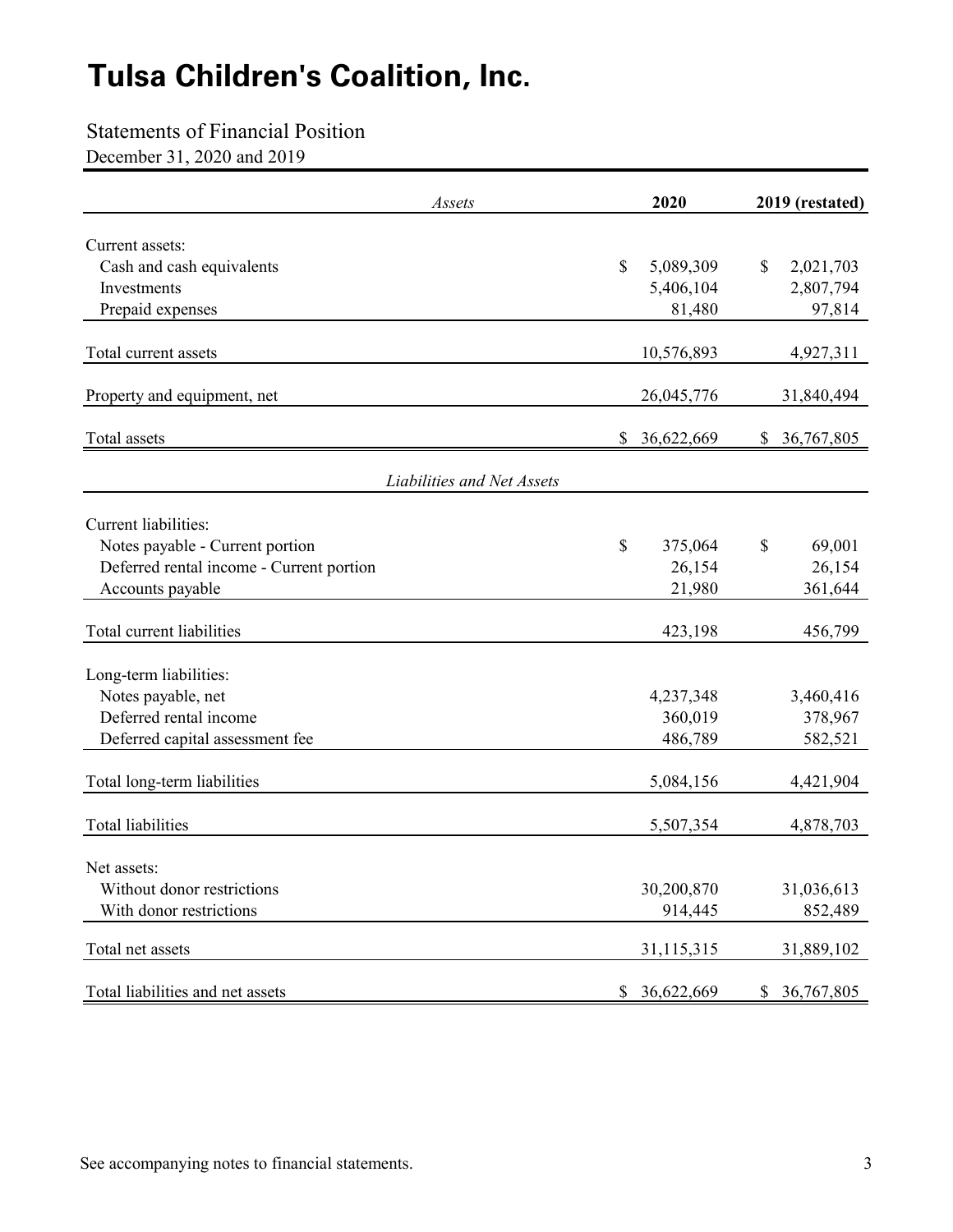### Statements of Activities

Years Ended December 31, 2020 and 2019

|                                            |    | <b>Without Donor</b> |               | <b>With Donor</b>                 |                  |
|--------------------------------------------|----|----------------------|---------------|-----------------------------------|------------------|
|                                            |    | <b>Restrictions</b>  |               | <b>Restrictions</b>               | <b>Total</b>     |
|                                            |    |                      |               |                                   |                  |
| Revenue:                                   |    |                      |               |                                   |                  |
| Rental income                              | \$ | 1,129,188            | $\mathcal{S}$ | $\boldsymbol{0}$<br>$\mathcal{S}$ | 1,129,188        |
| Grants and contracts                       |    | 95,768               |               | 151,593                           | 247,361          |
| Contributions                              |    | 245,271              |               | 0                                 | 245,271          |
| Investment income                          |    | 160,437              |               | $\theta$                          | 160,437          |
| Net assets released from restriction       |    |                      |               |                                   |                  |
| through satisfaction of donor restrictions |    | 89,637               |               | 89,637)                           | $\boldsymbol{0}$ |
| Total revenue                              |    | 1,720,301            |               | 61,956                            | 1,782,257        |
| Expenses:                                  |    |                      |               |                                   |                  |
| Program activities                         |    | 2,430,035            |               | $\boldsymbol{0}$                  | 2,430,035        |
| Management and general                     |    | 126,009              |               | $\boldsymbol{0}$                  | 126,009          |
| Total expenses                             |    | 2,556,044            |               | $\boldsymbol{0}$                  | 2,556,044        |
| Change in net assets                       |    | 835,743)             |               | $61,956$ (                        | 773,787)         |
| Net assets at beginning of year            |    | 31,036,613           |               | 852,489                           | 31,889,102       |
| Net assets at end of year                  | \$ | 30,200,870           | \$            | 914,445<br><sup>S</sup>           | 31,115,315       |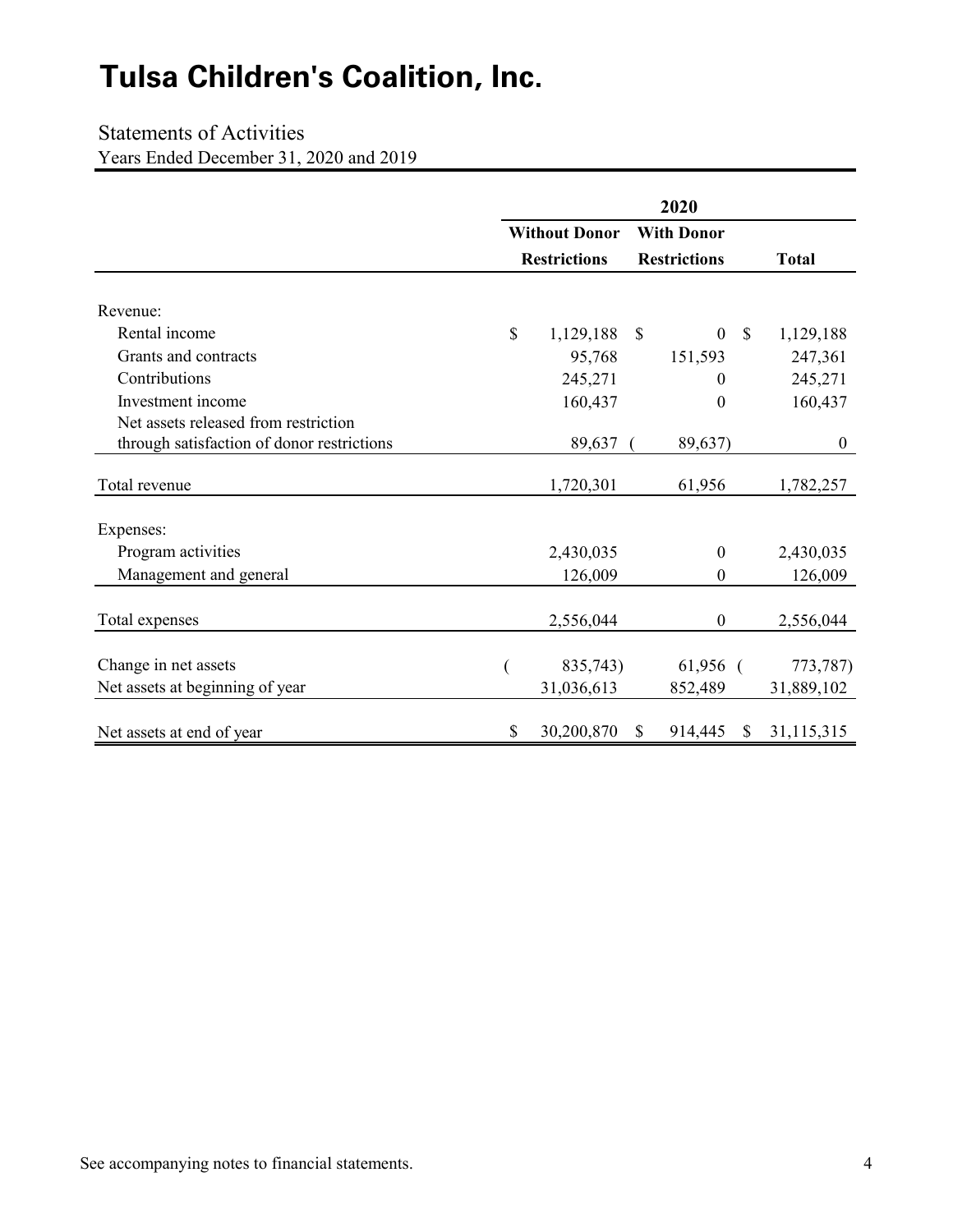### Statements of Activities (Continued)

Years Ended December 31, 2020 and 2019

|                                                            | 2019 (restated) |                      |              |                     |               |                  |  |
|------------------------------------------------------------|-----------------|----------------------|--------------|---------------------|---------------|------------------|--|
|                                                            |                 | <b>Without Donor</b> |              | <b>With Donor</b>   |               |                  |  |
|                                                            |                 | <b>Restrictions</b>  |              | <b>Restrictions</b> |               | <b>Total</b>     |  |
| Revenue:                                                   |                 |                      |              |                     |               |                  |  |
| Rental income                                              | \$              | 1,106,470            | $\mathbb{S}$ | $\mathbf{0}$        | $\mathcal{S}$ | 1,106,470        |  |
| Grants and contracts                                       |                 | 1,165,642            |              | 66,921              |               | 1,232,563        |  |
| Contributions                                              |                 | $\theta$             |              | 0                   |               | $\boldsymbol{0}$ |  |
| Investment income                                          |                 | 557,145              |              | 0                   |               | 557,145          |  |
| Loss on impairment of property and equipment               |                 | 307,702)             |              | 0                   |               | 307,702)         |  |
| Total revenue                                              |                 | 2,521,555            |              | 66,921              |               | 2,588,476        |  |
|                                                            |                 |                      |              |                     |               |                  |  |
| Expenses:                                                  |                 |                      |              |                     |               |                  |  |
| Program activities                                         |                 | 2,732,784            |              | $\boldsymbol{0}$    |               | 2,732,784        |  |
| Management and general                                     |                 | 122,065              |              | 0                   |               | 122,065          |  |
| Total expenses                                             |                 | 2,854,849            |              | $\mathbf{0}$        |               | 2,854,849        |  |
|                                                            |                 |                      |              |                     |               |                  |  |
| Change in net assets                                       |                 | 333,294)             |              | 66,921 (            |               | 266,373)         |  |
| Net assets at beginning of year, prior to change in policy |                 | 30,372,370           |              | 785,568             |               | 31,157,938       |  |
|                                                            |                 |                      |              |                     |               |                  |  |
| Change in accounting policy                                |                 | 997,537              |              | $\mathbf{0}$        |               | 997,537          |  |
| Net assets at beginning of year, as restated               |                 | 31,369,907           |              | 785,568             |               | 32,155,475       |  |
|                                                            |                 |                      |              |                     |               |                  |  |
| Net assets at end of year                                  | \$              | 31,036,613           | \$           | 852,489             | \$            | 31,889,102       |  |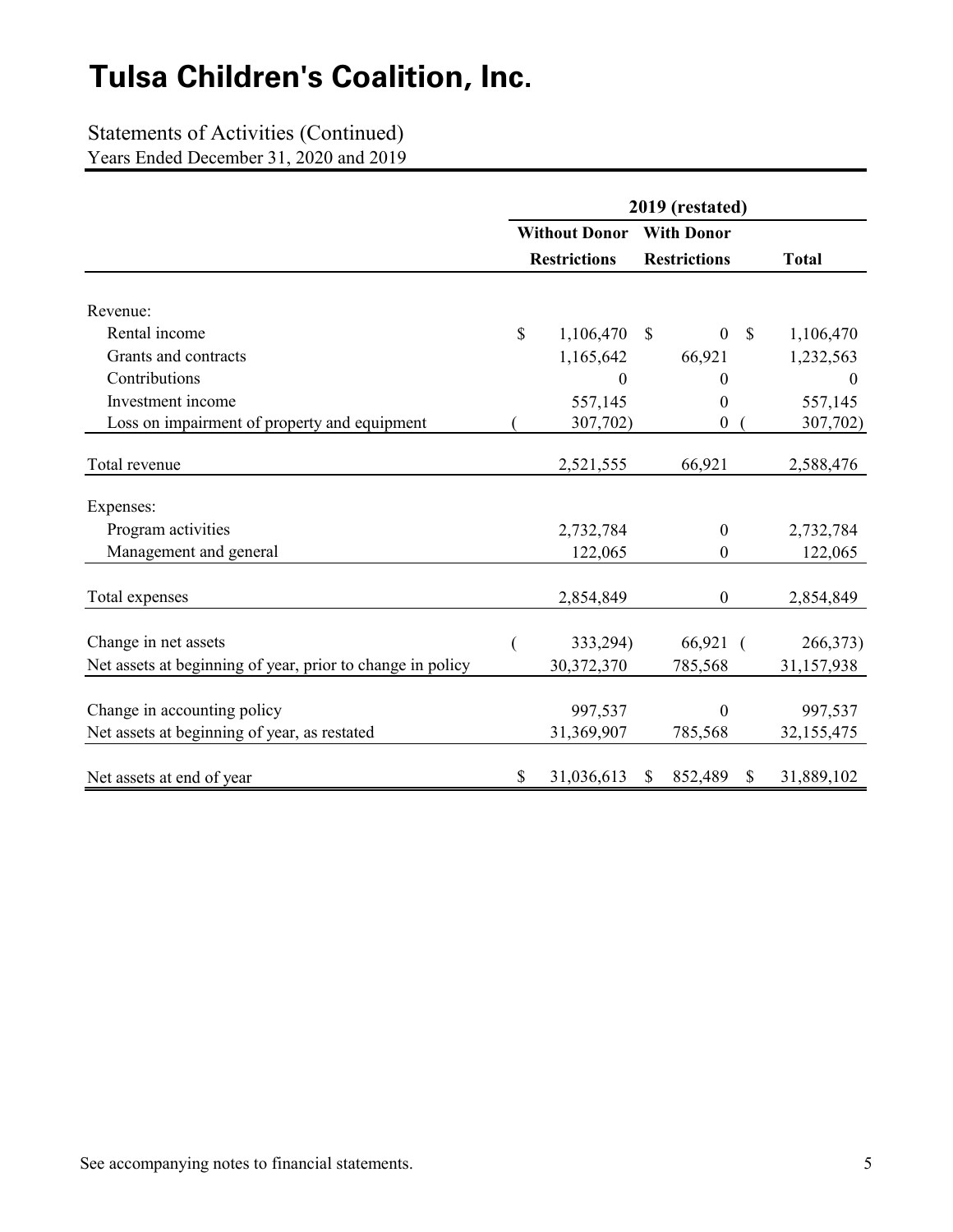### Statements of Functional Expenses

Years Ended December 31, 2020 and 2019

|                          | 2020                                                      |           |    |                  |               |           |  |
|--------------------------|-----------------------------------------------------------|-----------|----|------------------|---------------|-----------|--|
|                          | Program<br>Management<br>and General<br><b>Activities</b> |           |    |                  | <b>Total</b>  |           |  |
| Building maintenance     | \$                                                        | 63,495    | \$ | $\boldsymbol{0}$ | $\mathcal{S}$ | 63,495    |  |
| Management fees          |                                                           | $\theta$  |    | 108,000          |               | 108,000   |  |
| Audit fees               |                                                           | $\Omega$  |    | 13,700           |               | 13,700    |  |
| Bank service fees        |                                                           | 751       |    | 1,519            |               | 2,270     |  |
| Insurance                |                                                           | 135,434   |    | 1,660            |               | 137,094   |  |
| Interest                 |                                                           | 169,371   |    | $\boldsymbol{0}$ |               | 169,371   |  |
| Other                    |                                                           | $\theta$  |    | 1,130            |               | 1,130     |  |
| Total operating expenses |                                                           | 369,051   |    | 126,009          |               | 495,060   |  |
| Depreciation             |                                                           | 2,060,984 |    | $\boldsymbol{0}$ |               | 2,060,984 |  |
| Total expenses           | \$                                                        | 2,430,035 | \$ | 126,009          | \$            | 2,556,044 |  |

|                          | 2019 (restated)<br>Program<br>Management<br>and General<br><b>Activities</b> |           |    |                  | <b>Total</b>    |
|--------------------------|------------------------------------------------------------------------------|-----------|----|------------------|-----------------|
| Building maintenance     | \$                                                                           | 271,029   | \$ | $\boldsymbol{0}$ | \$<br>271,029   |
| Management fees          |                                                                              | 0         |    | 108,000          | 108,000         |
| Audit fees               |                                                                              | $\theta$  |    | 10,000           | 10,000          |
| Bank service fees        |                                                                              | 60        |    | 1,702            | 1,762           |
| Insurance                |                                                                              | 140,297   |    | 1,614            | 141,911         |
| Interest                 |                                                                              | 135,065   |    | $\theta$         | 135,065         |
| Other                    |                                                                              | 0         |    | 749              | 749             |
| Total operating expenses |                                                                              | 546,451   |    | 122,065          | 668,516         |
| Depreciation             |                                                                              | 2,186,333 |    | $\boldsymbol{0}$ | 2,186,333       |
| Total expenses           |                                                                              | 2,732,784 | \$ | 122,065          | \$<br>2,854,849 |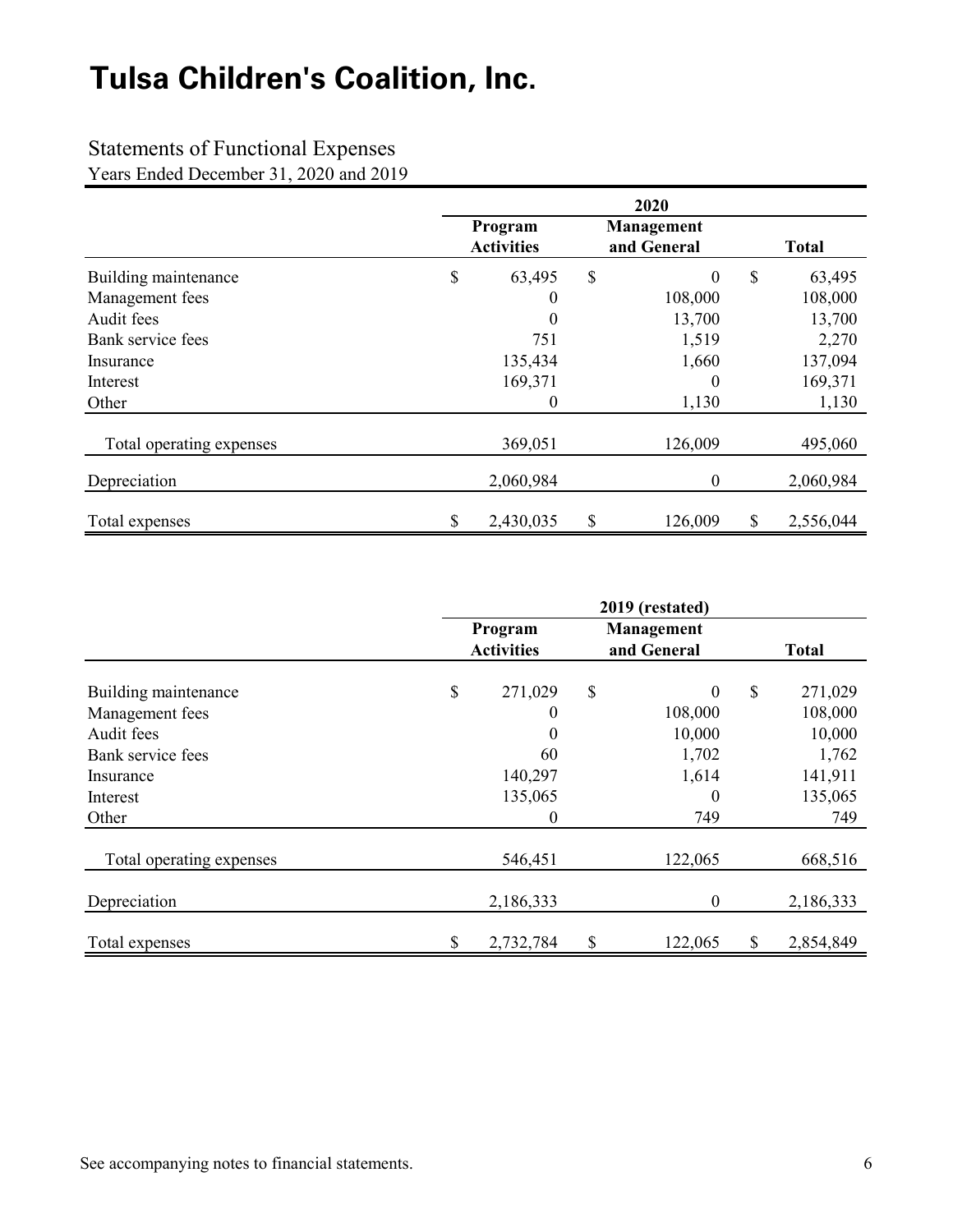### Statements of Cash Flows

Years Ended December 31, 2020 and 2019

|                                                                                                                           |    | 2020             |    | 2019 (restated) |  |  |
|---------------------------------------------------------------------------------------------------------------------------|----|------------------|----|-----------------|--|--|
| Increase (decrease) in cash and cash equivalents:                                                                         |    |                  |    |                 |  |  |
| Cash flows from operating activities:                                                                                     |    |                  |    |                 |  |  |
| Changes in net assets                                                                                                     | (  | 773,787)         | (  | 266,373)        |  |  |
| Adjustment to reconcile change in net assets                                                                              |    |                  |    |                 |  |  |
| to net cash provided by operating activities:                                                                             |    |                  |    |                 |  |  |
| Depreciation                                                                                                              |    | 2,060,984        |    | 2,186,333       |  |  |
| Realized and unrealized gain on investments                                                                               |    | 81,485)          |    | 442,517)        |  |  |
| Loss on impairment of property and equipment                                                                              |    | $\boldsymbol{0}$ |    | 307,702         |  |  |
| Amortization of deferred rental income                                                                                    |    | 18,948)          |    | 18,948)         |  |  |
| Change in discount on notes payable                                                                                       |    | 79,466)          |    | 127,444         |  |  |
| Changes in operating assets and liabilities:                                                                              |    |                  |    |                 |  |  |
| Accounts receivable                                                                                                       |    | $\theta$         |    | 88,514          |  |  |
| Prepaid expenses                                                                                                          |    | 16,334           |    | 4,079)          |  |  |
| Accounts payable                                                                                                          |    | 199,681)         |    | 22,790          |  |  |
| Deferred capital assessment fee                                                                                           |    | 95,732)          |    | 1,163,050)      |  |  |
|                                                                                                                           |    |                  |    |                 |  |  |
| Net cash provided by operating activities                                                                                 |    | 828,219          |    | 837,816         |  |  |
| Cash flows from investing activities:                                                                                     |    |                  |    |                 |  |  |
| Proceeds from sale of property and equipment                                                                              |    | 5,500,000        |    | $\theta$        |  |  |
| Purchase of property and equipment                                                                                        |    | 1,906,249)       |    | 3,753,109)      |  |  |
| Proceeds from sale of investments                                                                                         |    | 2,657,932        |    | 2,874,090       |  |  |
| Purchase of investments                                                                                                   |    | 5,174,757)       |    | 2,421,624)      |  |  |
| Net cash provided by (used in) investing activities                                                                       |    | 1,076,926        |    | 3,300,643)      |  |  |
| Cash flows from financing activities:                                                                                     |    |                  |    |                 |  |  |
| Payments on notes payable                                                                                                 |    | 69,001)          |    | 346,087)        |  |  |
| Proceeds from notes payable                                                                                               |    | 1,231,462        |    | $\mathbf{0}$    |  |  |
|                                                                                                                           |    |                  |    |                 |  |  |
| Net cash provided by (used in) financing activities                                                                       |    | 1,162,461        |    | 346,087)        |  |  |
| Changes in cash and cash equivalents                                                                                      |    | 3,067,606        |    | 2,808,914)      |  |  |
| Cash and cash equivalents - beginning of year                                                                             |    | 2,021,703        |    | 4,830,617       |  |  |
|                                                                                                                           |    |                  |    |                 |  |  |
| Cash and cash equivalents - end of year                                                                                   | \$ | 5,089,309        | \$ | 2,021,703       |  |  |
| Supplemental schedule of other operating activity:                                                                        |    |                  |    |                 |  |  |
| Interest paid                                                                                                             | \$ | 3,565            | \$ | 7,621           |  |  |
| Supplemental schedule of noncash operating and investing activities:<br>Capital expenditures included in accounts payable | \$ | 2,000            | \$ | 141,978         |  |  |
|                                                                                                                           |    |                  |    |                 |  |  |

See accompanying notes to financial statements. 7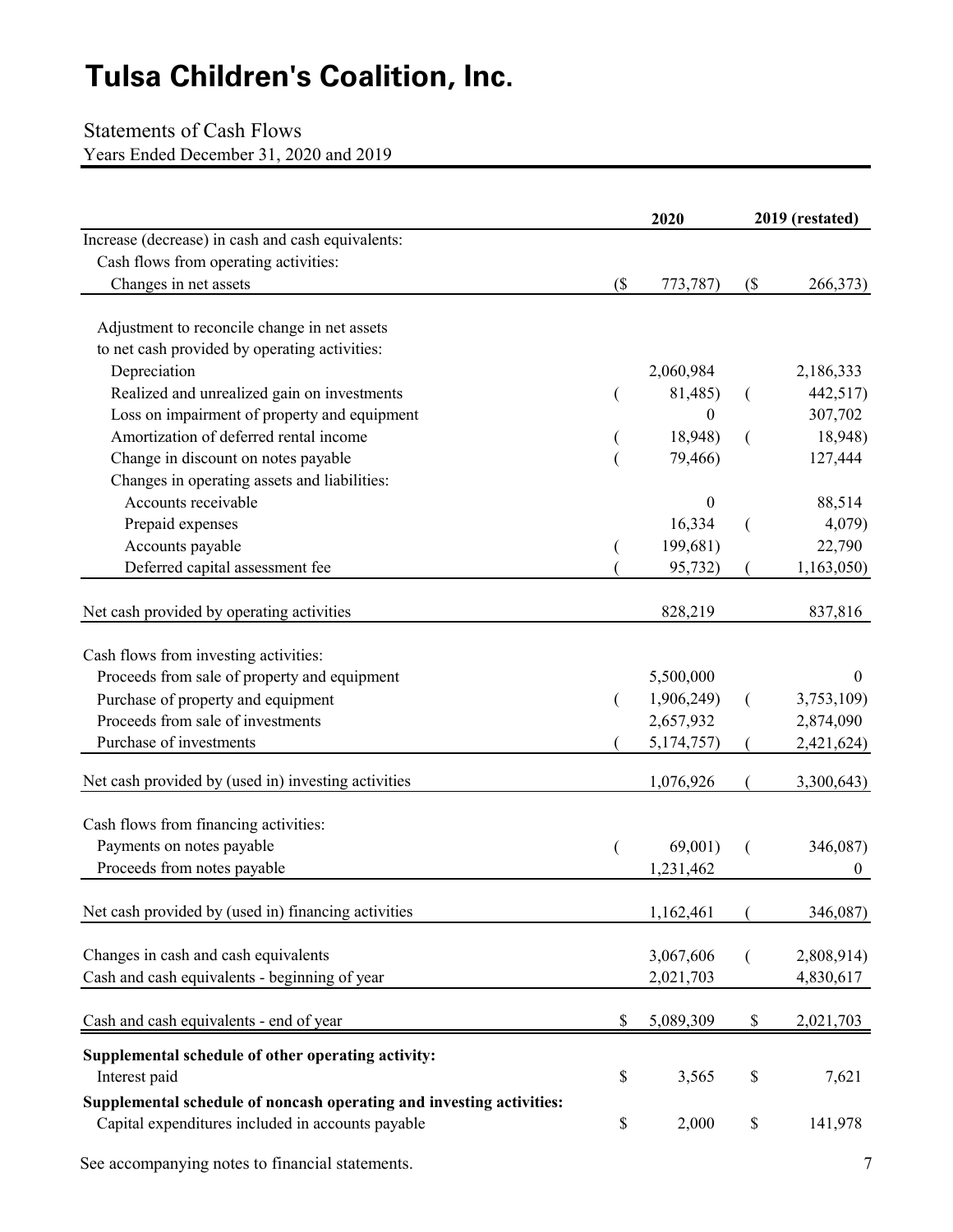Notes to Financial Statements

#### **Note 1: Summary of Significant Accounting Policies**

#### **Nature of Operations**

Tulsa Children's Coalition, Inc. (TCC) was organized as a nonprofit 501(c)(3) corporation in 1991. TCC's mission is to assist in developing childcare and early childhood educational services in Tulsa, Oklahoma.

TCC acts as a real estate holding company to assist nonprofit organizations in Tulsa in obtaining facilities in which to operate childcare and early childhood education programs. To this end, TCC acquires or leases facilities, which it then leases or subleases to nonprofit organizations for use in their childcare or early childhood educational programs.

#### **Basis of Presentation**

TCC's financial statements are prepared using the accrual basis of accounting in accordance with accounting principles generally accepted in the United States (GAAP).

#### **Classification of Net Assets**

Net assets and revenue, gains, and losses are classified based on the existence or absence of donor-imposed restrictions. Accordingly, net assets of TCC and changes therein are classified and reported as follows:

Net Assets Without Donor Restrictions – Net assets available for use in general operations and not subject to donor (or certain grantor) restrictions.

Net Assets With Donor Restrictions – Net assets subject to donor or certain grantor imposed restrictions. Some donor-imposed restrictions are temporary in nature, such as those that will be met by the passage of time or other events specified by the donor. Other explicit donor-imposed restrictions are perpetual in nature, where the donor stipulates that resources be maintained in perpetuity. Donor imposed restrictions are released when a restriction expires, that is when the stipulated time has elapsed, when the stipulated purpose for which the resource was restricted has been fulfilled, or both.

#### **Use of Estimates**

The preparation of financial statements in accordance with GAAP requires management to make estimates and assumptions that affect certain reported amounts and disclosures. Accordingly, actual results could differ from those estimates.

#### **Cash and Cash Equivalents**

Cash and cash equivalents consist of demand deposits and money market investments.

#### **Investments**

Investments are recorded at fair value. Realized and unrealized gains and losses are recognized as investment income (loss) in the statements of activities. Investment fees, if any, are netted with return.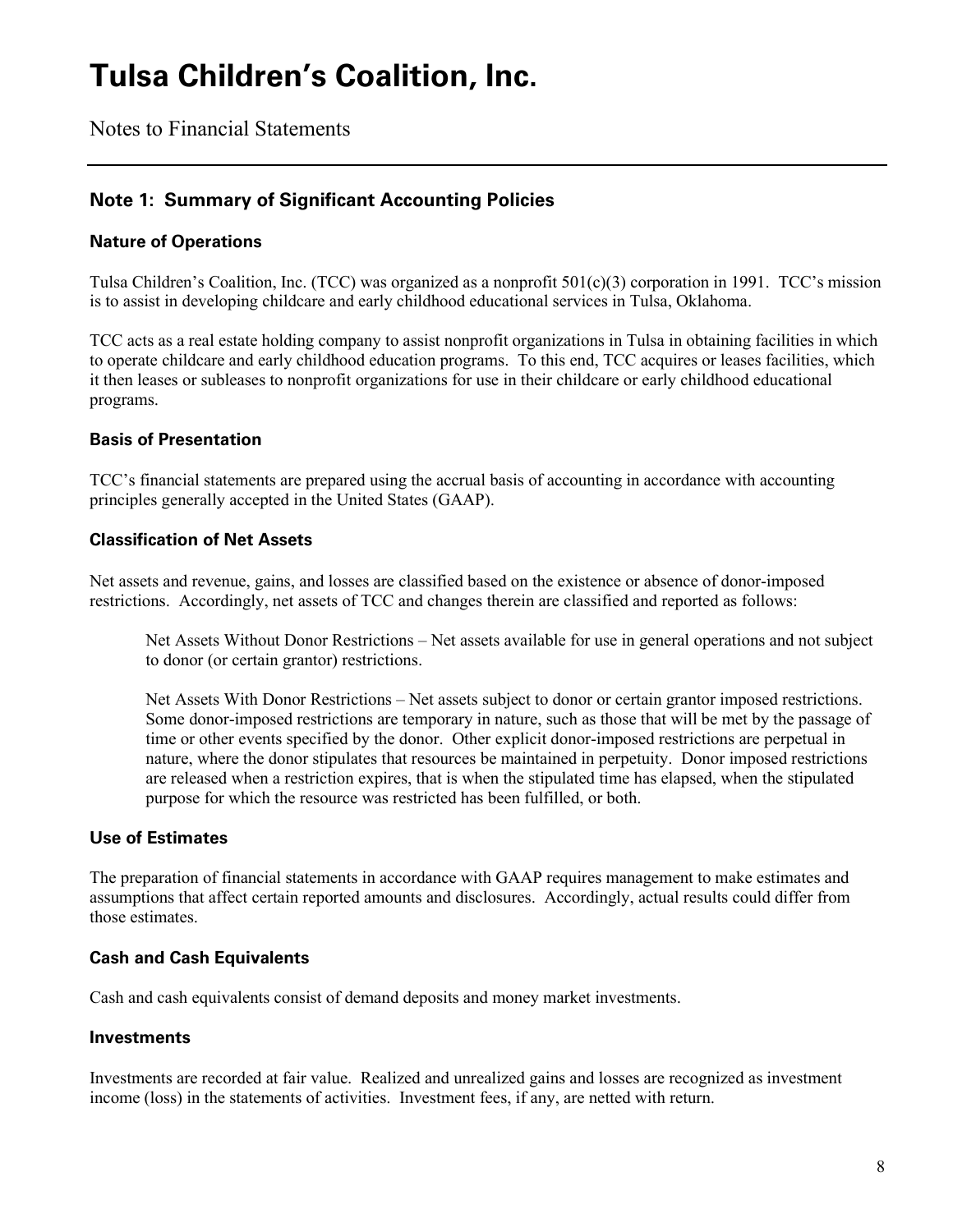Notes to Financial Statements

### **Note 1: Summary of Significant Accounting Policies (Continued)**

#### **Property and Equipment**

Property and equipment with a cost greater than \$5,000 and useful life over one year are recorded at cost and depreciated over their estimated useful life on a straight-line basis. Leasehold improvements are recorded at cost and amortized using the straight-line method over the life of the associated lease. Amortization of leasehold improvements is included in depreciation expense.

Property acquired with grant funds is owned by TCC while used in the programs for which it was purchased or in other future authorized programs. The grants stipulate that buildings constructed or renovated using grant funds are to be used for low-income early childhood purposes for at least five years after completion. Their disposition during the five-year period, as well as the ownership of any proceeds there from, is subject to funding source regulations. The cost of property acquired with grant funds and subject to funding source regulations are \$914,445 and \$852,489 at December 31, 2020 and 2019.

#### **Revenue Recognition**

Contributions, including promises to give, are considered conditional or unconditional, depending on the nature and existence of any donor or grantor conditions. A contribution or promise to give contains a donor or grantor condition when both of the following are present:

- An explicit identifying of a barrier, that is more than trivial, that must be overcome before the revenue can be earned and recognized
- An implicit right of return of assets transferred or a right of release of a donor or grantor's obligation to transfer assets promised, if the condition is not met

Conditional contributions are recognized when the barrier to entitlement are overcome. Unconditional contributions are recognized as revenue when received.

Unconditional contributions or conditional contributions in which the conditions have been substantially met or explicitly waived by the donor are recorded as support with or without donor restrictions, depending on the existence and nature of any donor restrictions. When a restriction expires, net assets with donor restrictions are reclassified to net assets without donor restrictions and reported in the statements of activities as net assets released from restrictions.

Conditional promises to give are recognized only when the conditions on which they depend are substantially met and the promises become unconditional.

Grants and contracts are either recorded as contributions or exchange transactions based on criteria contained in the grant award.

#### **A. Grant Awards That Are Contributions**

Grants that qualify as contributions are recorded as invoiced to the funding sources. Revenue is recognized in the accounting period when the related allowable expenses or asset acquisition costs are incurred. Amounts received, if any, in excess of expenses or asset acquisitions are reflected as refundable advance liability.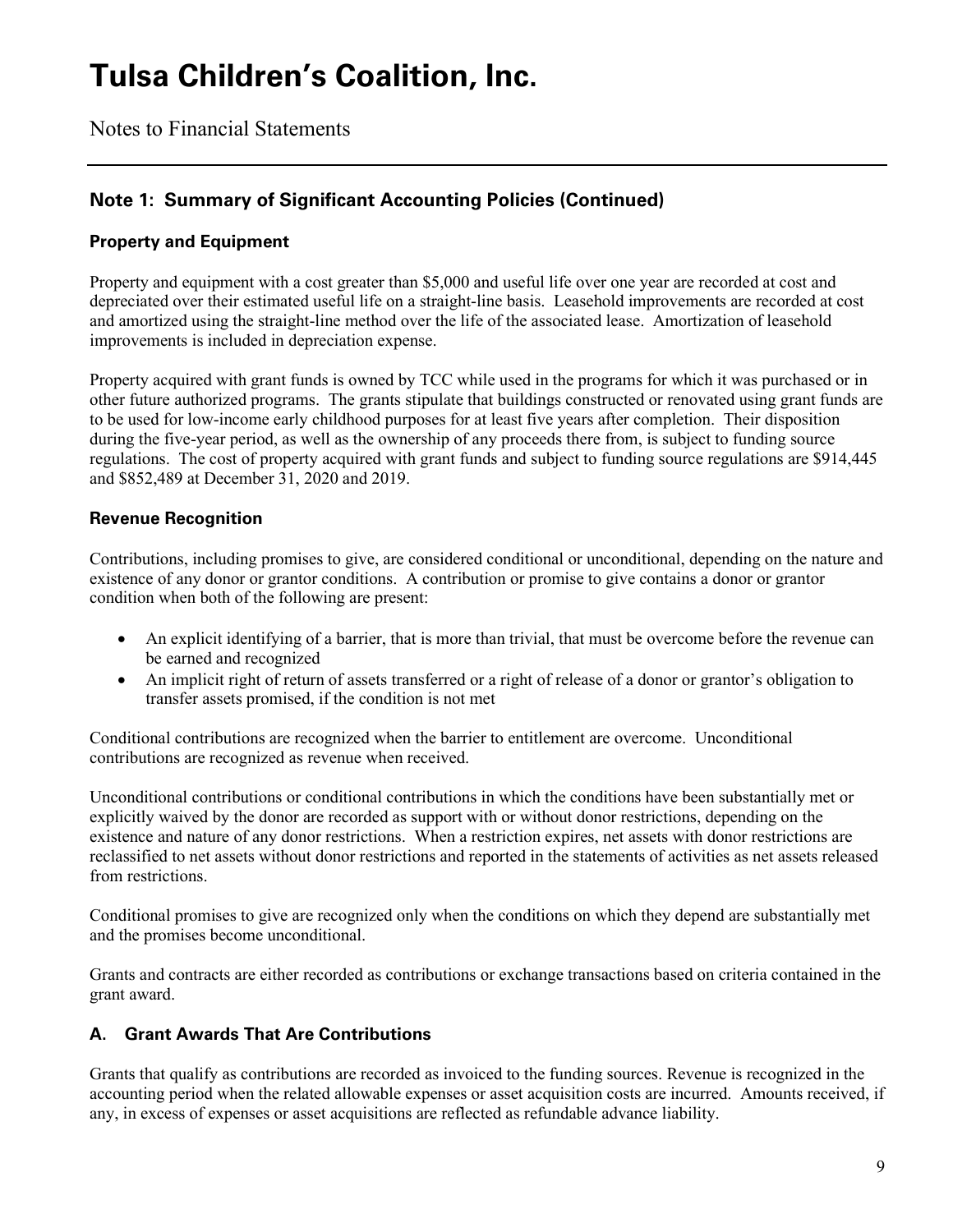Notes to Financial Statements

### **Note 1: Summary of Significant Accounting Policies (Continued)**

#### **Revenue Recognition (Continued)**

#### **B. Grant Awards That Are Exchange Transactions**

Exchange transactions are those in which the resource provider or grantor receives a commensurate value in exchange for goods or services transferred. Revenue is recognized when control of the promised goods or services is transferred to the customer (grantor) in an amount that reflects the consideration to which the entity expects to be entitled in exchange for those goods or services. Amounts received in excess of recognized revenue are reflected as a contract liability.

Rent is recognized as income when earned. Rent received in advance is recorded as deferred rental income and amortized into income over the life of the lease.

#### **Income Taxes**

TCC is exempt from income tax under Section  $501(c)(3)$  of the Internal Revenue Code and a similar section of the Oklahoma tax law, which provides tax exemption for corporations organized and operated exclusively for religious, charitable, or education purposes.

TCC is required to assess whether it is more likely than not that a tax position will be sustained upon examination on the technical merits of the position assuming the taxing authority has full knowledge of all information. If the tax position does not meet the more likely than not recognition threshold, the benefit of that position is not recognized in the financial statements. TCC has determined there are no amounts to record as assets or liabilities related to uncertain tax positions.

#### **Functional Allocation of Costs**

The costs of providing the various programs and other activities have been summarized on a functional basis in the statement of functional expenses. Accordingly, certain costs have been allocated among the program activities and supporting services benefited.

#### **Recently Adopted Accounting Pronouncements**

In 2018, the FASB issued ASU No. 2018-13, *Fair Value Measurements*. The amendments in this ASU are intended to improve the effectiveness of disclosures about fair value measurements required under Accounting Standards Codification (ASC) 820. The ASU removes certain disclosures and modifies others. TCC has applied the amendments in this ASU on a retrospective basis. There was no change in opening balances of net assets and prior period results were not restated.

#### **Change in Accounting Policy and Restatement**

During the year ended December 31, 2020, TCC elected to change its accounting policy related to its notes payable. The notes payable were issued with interest rates at below the market rate. Previously, TCC did not impute interest on these notes as it considered them to be related party notes for cash with no other rights or privileges exchanged. In 2020, TCC determined that imputing interest to recognize the contribution elements of these notes more accurately reflects the nature of these transactions.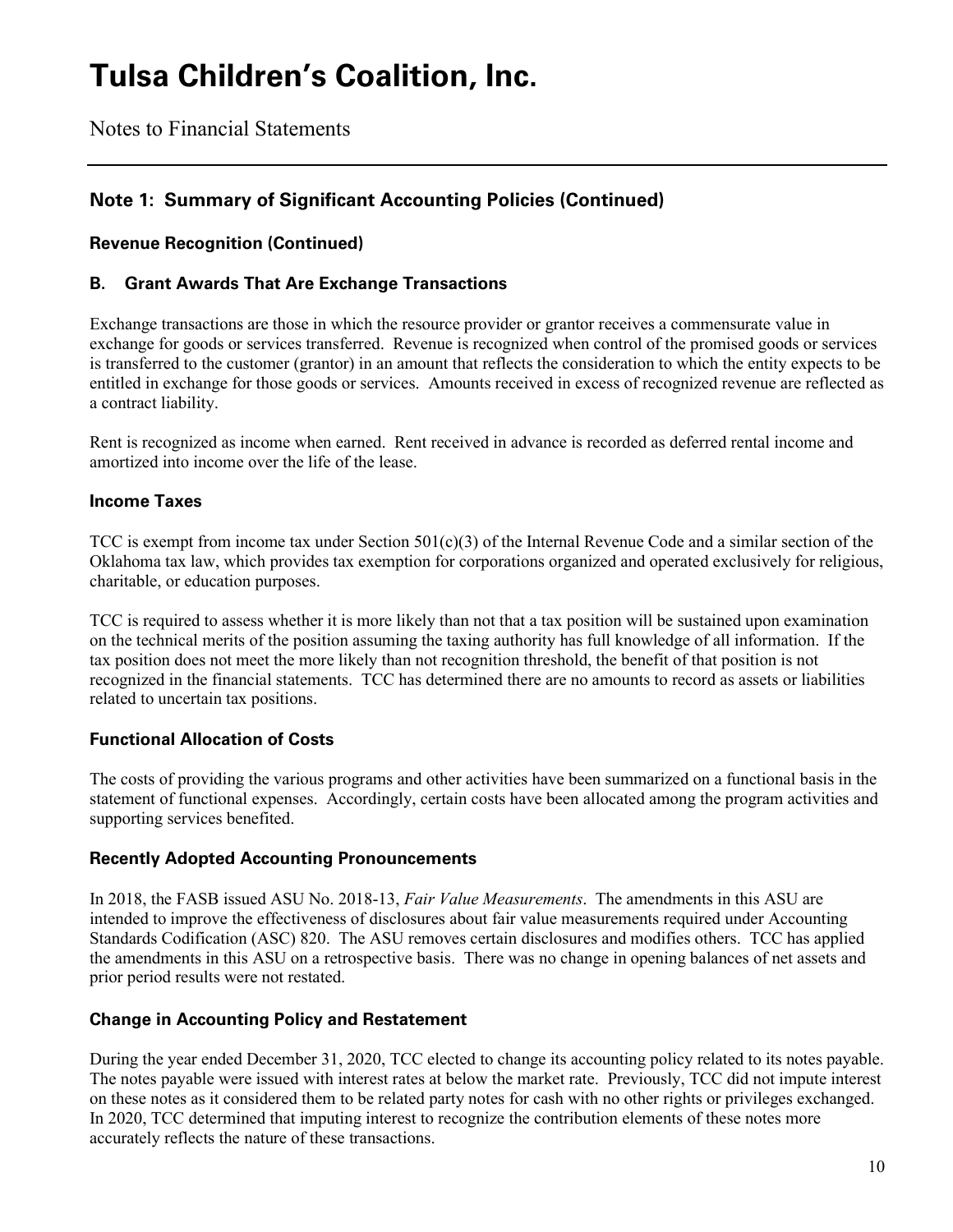Notes to Financial Statements

### **Note 1: Summary of Significant Accounting Policies (Continued)**

#### **Change in Accounting Policy and Restatement (Continued)**

The effect of this change in accounting policy has been applied on a retrospective basis so the financial statements for the year ended December 31, 2019 have been restated. See Note 14 for the effect of the restatement on the 2019 financial statements.

#### **Subsequent Events**

Subsequent events have been evaluated through August 23, 2021, which is the date the financial statements were available to be issued.

#### **Note 2: Concentrations of Risk**

TCC maintains cash balances at one financial institution. Accounts are insured by the Federal Deposit Insurance Corporation (FDIC) up to \$250,000. TCC also maintains money market accounts at a brokerage house, which is insured by the Securities Investor Protection Corporation (SIPC) up to \$500,000 and maintains an investment account at Schwab which are subject to market risk. TCC's cash and investment balances at times exceed the insured limits as designated by the FDIC and SIPC. Management has assessed the risk of potential loss due to these concentrations and feels that the risk is minimal.

TCC is a sublessor of various parcels of real estate used for childcare and early childhood education, and currently the sublease agreements are primarily with one tenant (see Note 9).

#### **Note 3: Investments**

TCC maintains investment accounts with two investment firms. The investments are carried at fair value. As of December 31, investments consist of the following:

|                       | 2020        | 2019        |
|-----------------------|-------------|-------------|
| Exchange traded funds | \$5,073,822 | \$2,578,163 |
| Mutual funds          | 332,282     | 229,631     |
| Total                 | 5,406,104   | 2,807,794   |

For the years ended December 31, TCC's total investment income was as follows:

|                              |  | 2019    |    |         |
|------------------------------|--|---------|----|---------|
| Interest and dividends       |  | 78.952  | \$ | 114,628 |
| Realized and unrealized gain |  | 81,485  |    | 442,517 |
| Total                        |  | 160.437 |    | 557,145 |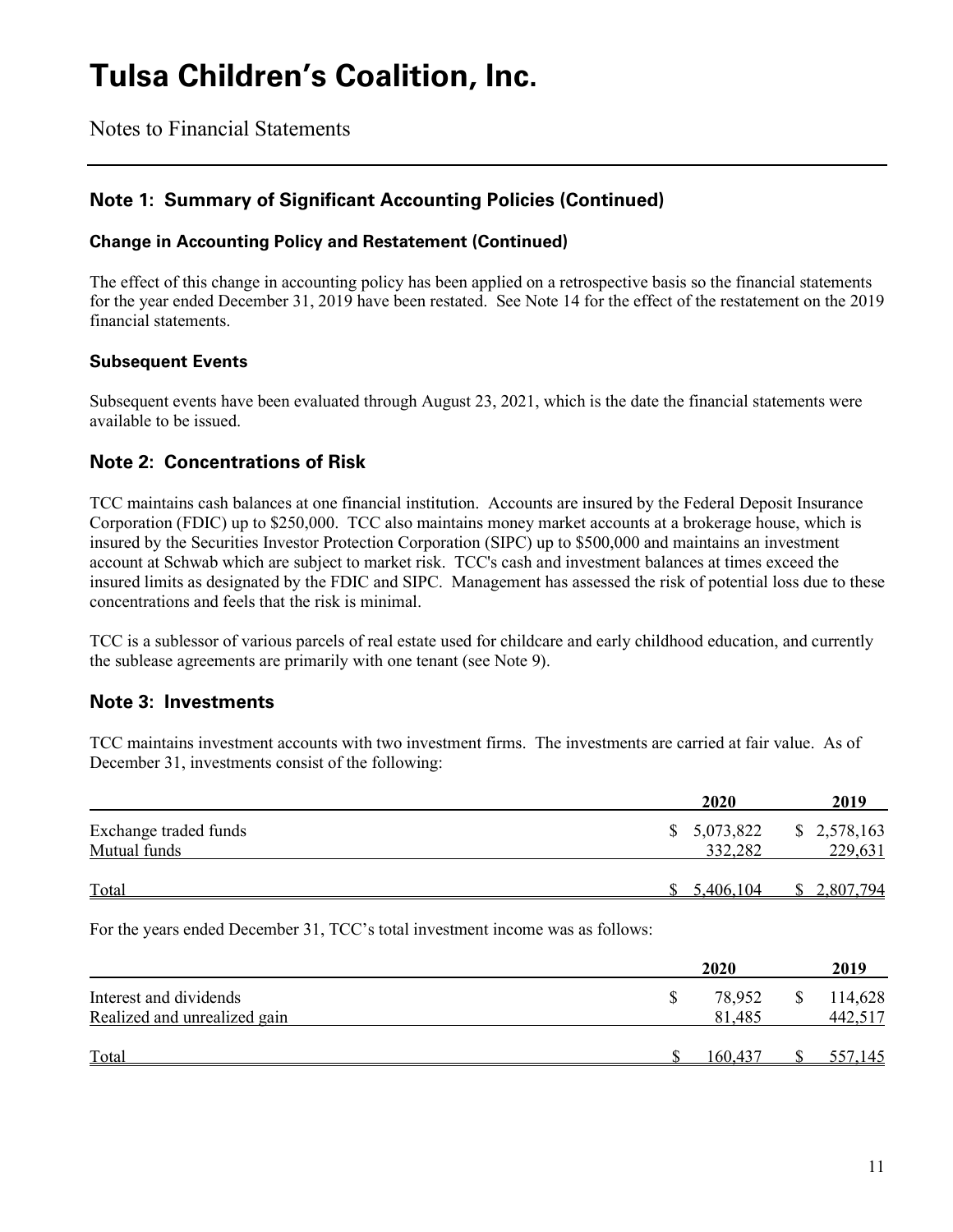Notes to Financial Statements

#### **Note 4: Fair Value Measurements**

TCC is required by accounting standards to describe the three levels of inputs that may be used to measure fair value (the fair value hierarchy) for assets and liabilities. The level of an asset or liability within the fair value hierarchy is based on the lowest level of input significant to the fair value measurement of that asset or liability. Following is a brief description of each level of the fair value hierarchy:

Level 1 - Fair value measurement is based on quoted prices for identical assets or liabilities in active markets.

Level 2 - Fair value measurement is based on 1) quoted prices for similar assets or liabilities in active markets; 2) quoted prices for identical or similar assets or liabilities in markets that are not active; or 3) valuation models and methodologies for which all significant assumptions are or can be corroborated by observable market data.

Level 3 - Fair value measurement is based on valuation models and methodologies that incorporate at least one significant assumption that cannot be corroborated by observable market data. Level 3 measurements reflect TCC's estimates about assumptions market participants would use in measuring fair value of the asset or liability.

Information regarding assets measured at fair value on a recurring basis as of December 31, 2020, is as follows:

|                       | <b>Fair Value Measurements Using</b> |           |                |  |    |         | <b>Total Assets</b> |               |  |
|-----------------------|--------------------------------------|-----------|----------------|--|----|---------|---------------------|---------------|--|
|                       | <b>Level 1</b>                       |           | <b>Level 2</b> |  |    | Level 3 |                     | at Fair Value |  |
| Investments:          |                                      |           |                |  |    |         |                     |               |  |
| Exchange traded funds |                                      | 5,073,822 | S              |  | \$ |         |                     | 5,073,822     |  |
| Mutual funds          |                                      | 332,282   |                |  |    |         |                     | 332,282       |  |
|                       |                                      |           |                |  |    |         |                     |               |  |
| Total investments     |                                      | 5,406,104 | S              |  | S  |         |                     | 5,406,104     |  |

Information regarding assets measured at fair value on a recurring basis as of December 31, 2019, is as follows:

|                       | <b>Fair Value Measurements Using</b> |         | <b>Total Assets</b> |  |         |  |               |
|-----------------------|--------------------------------------|---------|---------------------|--|---------|--|---------------|
|                       | <b>Level 1</b>                       | Level 2 |                     |  | Level 3 |  | at Fair Value |
| Investments:          |                                      |         |                     |  |         |  |               |
| Exchange traded funds | 2,578,163<br>S                       |         |                     |  |         |  | 2,578,163     |
| Mutual funds          | 229.631                              |         |                     |  |         |  | 229,631       |
|                       |                                      |         |                     |  |         |  |               |
| Total investments     | \$ 2,807,794                         |         |                     |  |         |  | 2,807,794     |

The above investments were valued based on quoted market prices.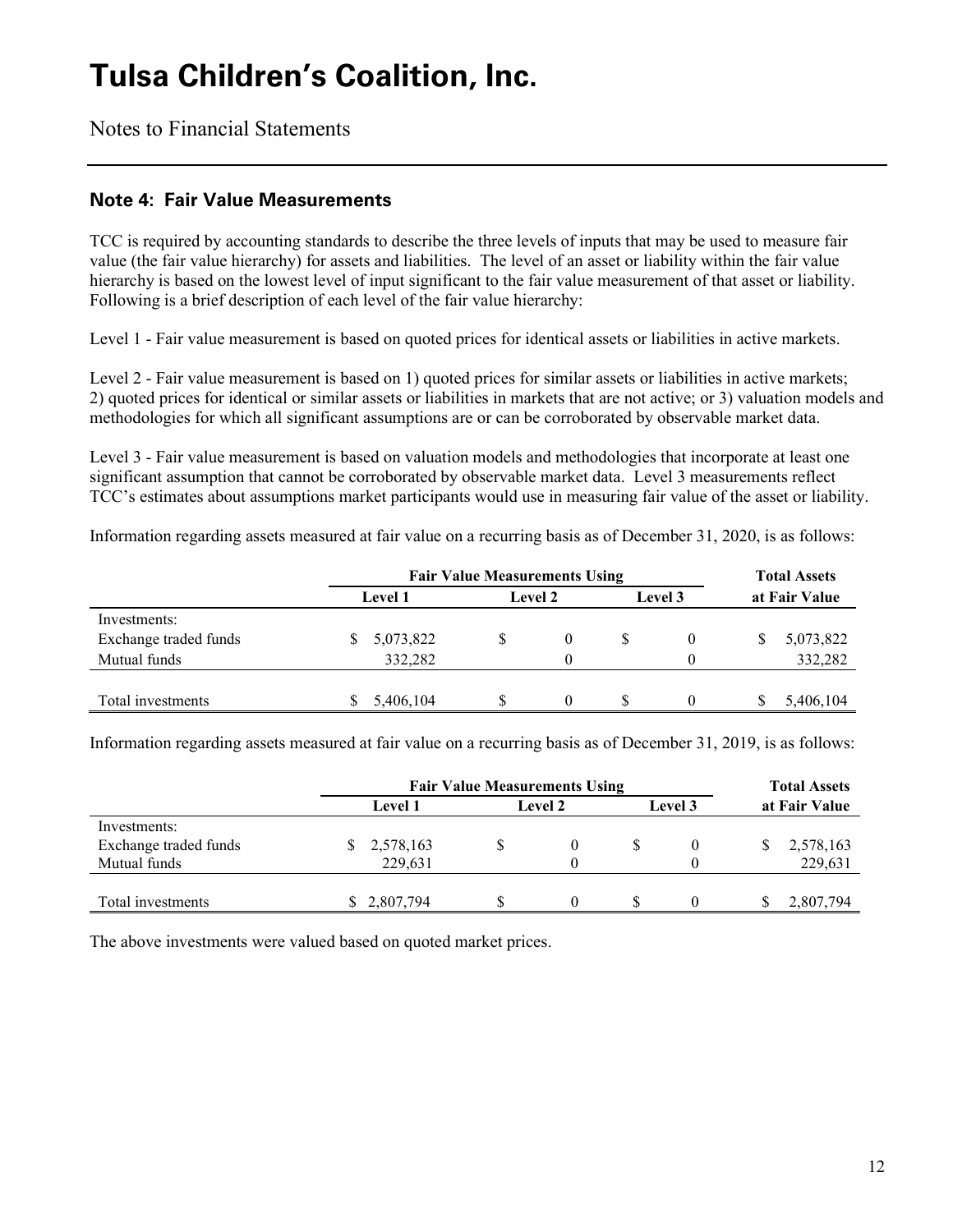Notes to Financial Statements

#### **Note 4: Fair Value Measurements (Continued)**

Information regarding the fair value of assets measured at fair value on a non-recurring basis as of December 31, 2019, is as follows:

|                        | <b>Fair Value Measurements Using</b> | <b>Total Assets</b> |         |  |           |               |
|------------------------|--------------------------------------|---------------------|---------|--|-----------|---------------|
|                        | Level 1                              |                     | Level 2 |  | Level 3   | at Fair Value |
| Property and equipment |                                      |                     |         |  | 5.593.490 | 5.593.490     |

Property and equipment at the Rosa Parks Center was written down to its fair value of \$5,593,490 since this impairment was deemed to be other than temporary. As a result, an impairment charge of \$307,702 is included in the statement of activities for the year ended December 31, 2019. This asset was valued using appraisals and other observable market data, including the sales price of this center in 2020.

There were no assets measured at fair value on a non-recurring basis at December 31, 2020, and no liabilities measured at fair value on a non-recurring basis at December 31, 2020 or 2019.

### **Note 5: Property and Equipment**

Property and equipment consist of the following at December 31:

|                             | 2020          | 2019         |
|-----------------------------|---------------|--------------|
| Land                        | \$<br>101,415 | 101,415<br>S |
| Improvements                | 11,959,474    | 10,421,640   |
| <b>Buildings</b>            | 26,580,654    | 33,904,900   |
| Furniture and equipment     | 2,212,374     | 2,320,573    |
| Construction in progress    | 9,500         | 317,276      |
| Subtotals                   | 40,863,417    | 47,065,804   |
| Accumulated depreciation    | (14,817,641)  | 15,225,310   |
| Property and equipment, net | \$26,045,776  | \$31,840,494 |

### **Note 6: Notes Payable**

| Notes payable consist of the following:                                                                                                                                                                                                                                                                                                             |             |           |
|-----------------------------------------------------------------------------------------------------------------------------------------------------------------------------------------------------------------------------------------------------------------------------------------------------------------------------------------------------|-------------|-----------|
|                                                                                                                                                                                                                                                                                                                                                     | <b>2020</b> | 2019      |
| TCC has a \$2,300,000 note payable to the Pearl M. and Julia J. Harmon<br>Foundation maturing July 1, 2025, for the Sand Springs facility. Monthly<br>payments of principal and interest are \$6,047, through the remaining term of the<br>note. The note bears interest at 1%. The note is secured by a \$456,502<br>irrevocable letter of credit. | 319,186     | 388,187   |
| TCC has a \$4,000,000 note payable to CAP Tulsa maturing June 1, 2031, for<br>design, construction, renovations, repairs, and equipping of early childhood<br>education centers. Monthly payments of principal will begin on July 1, 2021 of<br>\$33,613, through the remaining term of the note. The note bears no interest.                       | 4,000,000   | 4,000,000 |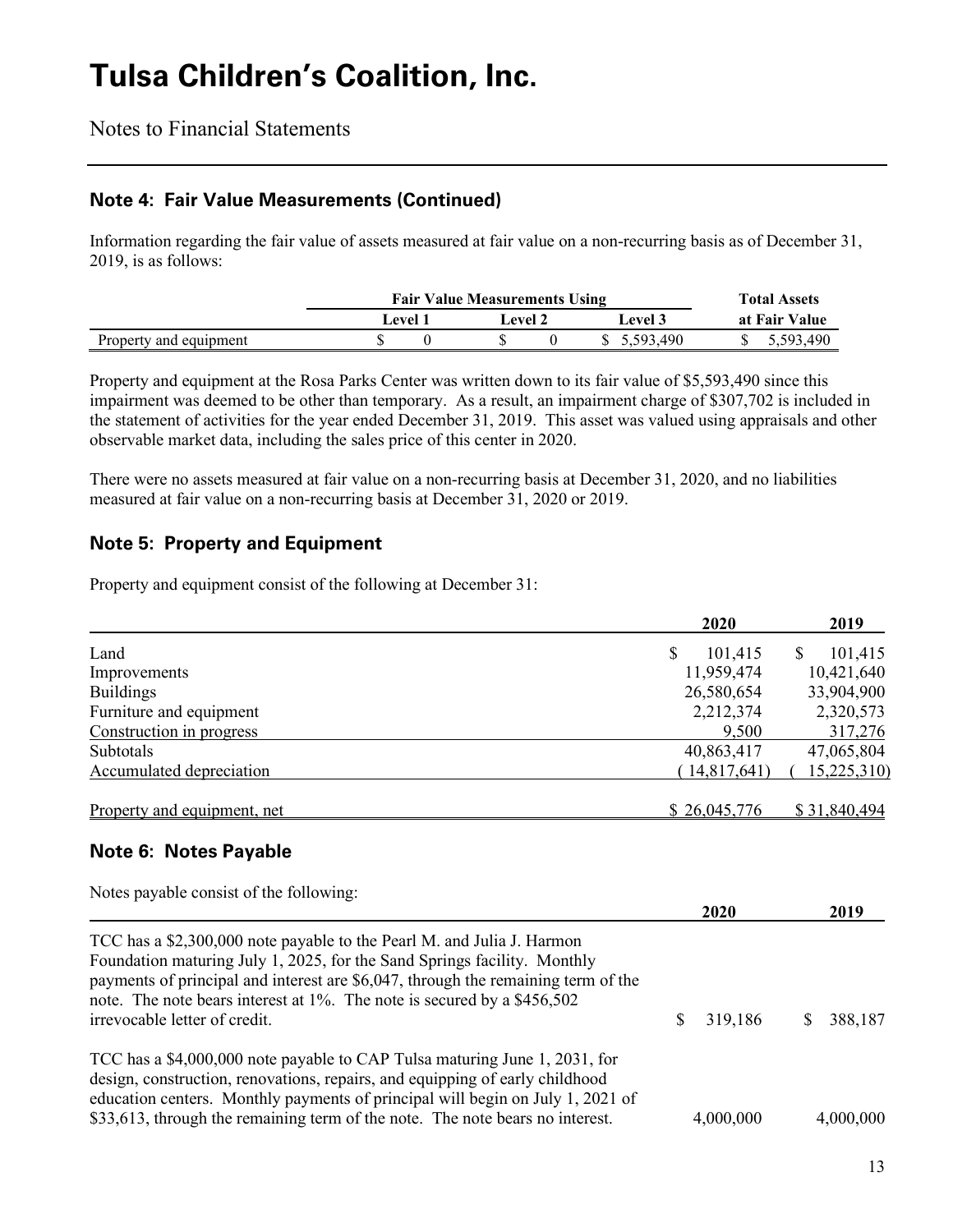Notes to Financial Statements

#### **Note 6: Notes Payable (Continued)**

| TCC has a \$1,231,462 note payable to CAP Tulsa maturing February 1, 2036, for |             |     |             |
|--------------------------------------------------------------------------------|-------------|-----|-------------|
| HVAC Replacement and roof at Briarglen Early Childhood Education Center.       |             |     |             |
| Monthly payments of principal and interest will begin on March 1, 2021 of      |             |     |             |
| \$7,370. The note bears interest at $1\%$ .                                    | 1,231,462   |     | $\theta$    |
| Totals                                                                         | 5,550,648   |     | 4,388,187   |
| Less: discount on notes payable                                                | 938,236)    |     | 858,770)    |
| Less: current maturities                                                       | 375,064)    |     | 69,001)     |
| Long-term portion                                                              | \$4,237,348 | SS. | 3,460,416   |
| Future payments of notes payable are as follows:                               |             |     |             |
| 2021                                                                           |             | \$  | 375,064     |
| 2022                                                                           |             |     | 550,938     |
| 2023                                                                           |             |     | 552,420     |
| 2024                                                                           |             |     | 553,918     |
| 2025                                                                           |             |     | 519,072     |
| Thereafter                                                                     |             |     | 2,999,236   |
| Total                                                                          |             |     | \$5,550,648 |

CAP Tulsa is listed as a co-borrower on the TCC notes payable to Pearl M. and Julia J. Harmon Foundation. Payments by TCC on these notes are current.

See Note 14 for a description of the change in accounting policy related to notes payable issued at below market interest rates.

### **Note 7: Liquidity and Availability**

Financial assets available for general expenditure, that is, without donor or other restrictions or designations limiting their use, within twelve months of the statement of financial position date, are comprised of the following as of December 31:

|                                       | 2020         | 2019        |
|---------------------------------------|--------------|-------------|
| Cash and cash equivalents             | 5,089,309    | \$2,021,703 |
| Investments                           | 5,406,104    | 2,807,794   |
| Subtotal financial assets             | 10,495,413   | 4,829,497   |
| Less: Deferred capital assessment fee | 486,789)     | 582,521)    |
| <b>Total</b>                          | \$10,008,624 | \$4,246,976 |

According to its investment policy, TCC's investment objectives are the preservation and protection of its assets, as well as the maintenance of liquid reserves to meet obligations arising from unanticipated activities.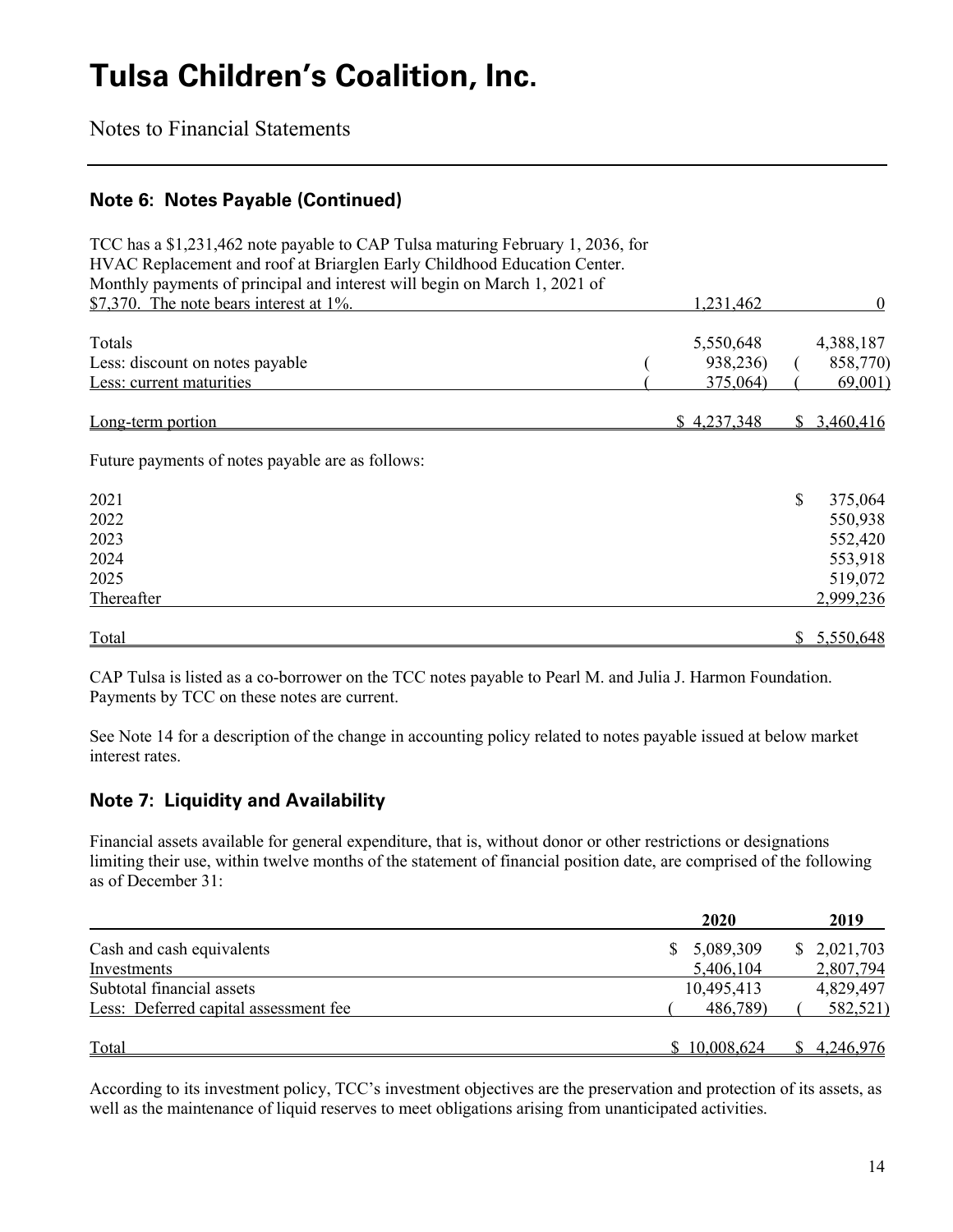Notes to Financial Statements

#### **Note 8: Leases**

TCC entered into a land lease with Tulsa Public Schools for the McClure Center. The term of the lease is for 40 years. The cost of the McClure building is being amortized over the life of the lease. The McClure Center lease will be extendable at the option of the parties. Compensation for the McClure lease is construction of a childcare facility on the land at a gross cost of approximately \$2.1 million.

TCC entered into land leases with Tulsa Public Schools for Disney, New Reed, Eugene Field, and Skelly Centers. The term of these leases is for 99 years. Compensation for the land leases is the construction of childcare facilities at these locations.

TCC entered into a land lease with Union Public Schools (UPS) for the Rosa Parks Center. Compensation for the land lease was the construction of a childcare facility at this location. This lease was terminated in 2020 when the Rosa Parks Center was sold. After the sale of Rosa Parks facility, TCC entered into a building lease to lease a portion of the facility from UPS. Compensation for this land lease is the continued maintenance and improvements of the building at this location.

TCC entered into a land lease with Independent Public Schools # 2 of Tulsa County for the Sand Springs Center. The term of the lease is for 40 years. Compensation for the land lease is the construction of a childcare facility at this location.

TCC entered into a lease with Union Public Schools for the Briarglen Center. The lease expires in 2027. There is no rent paid under the lease from TCC to Union Public Schools. Compensation is continued operation of an early childhood education facility at this location.

#### **Note 9: Rental Income/Deferred Rental Income**

The majority of facilities discussed in Note 8 are currently subleased to CAP Tulsa. Total rental income recorded during the years ended December 31, 2020 and 2019 was \$1,129,188 and \$1,106,470. As per the operating agreements, guaranteed annual rental payments due to TCC are as follows:

| 2021       | \$ | 86,470  |
|------------|----|---------|
| 2022       |    | 86,470  |
| 2023       |    | 86,470  |
| 2024       |    | 86,470  |
| 2025       |    | 86,470  |
| Thereafter |    | 43,235  |
| Total      | ¢  | 475,585 |

CAP Tulsa used grant funds which were authorized to be used to aid in the construction of the McClure property. This construction was capitalized by TCC and set up as a deferred rental income. Deferred rental income is amortized as rental income over the anticipated respective life of the lease.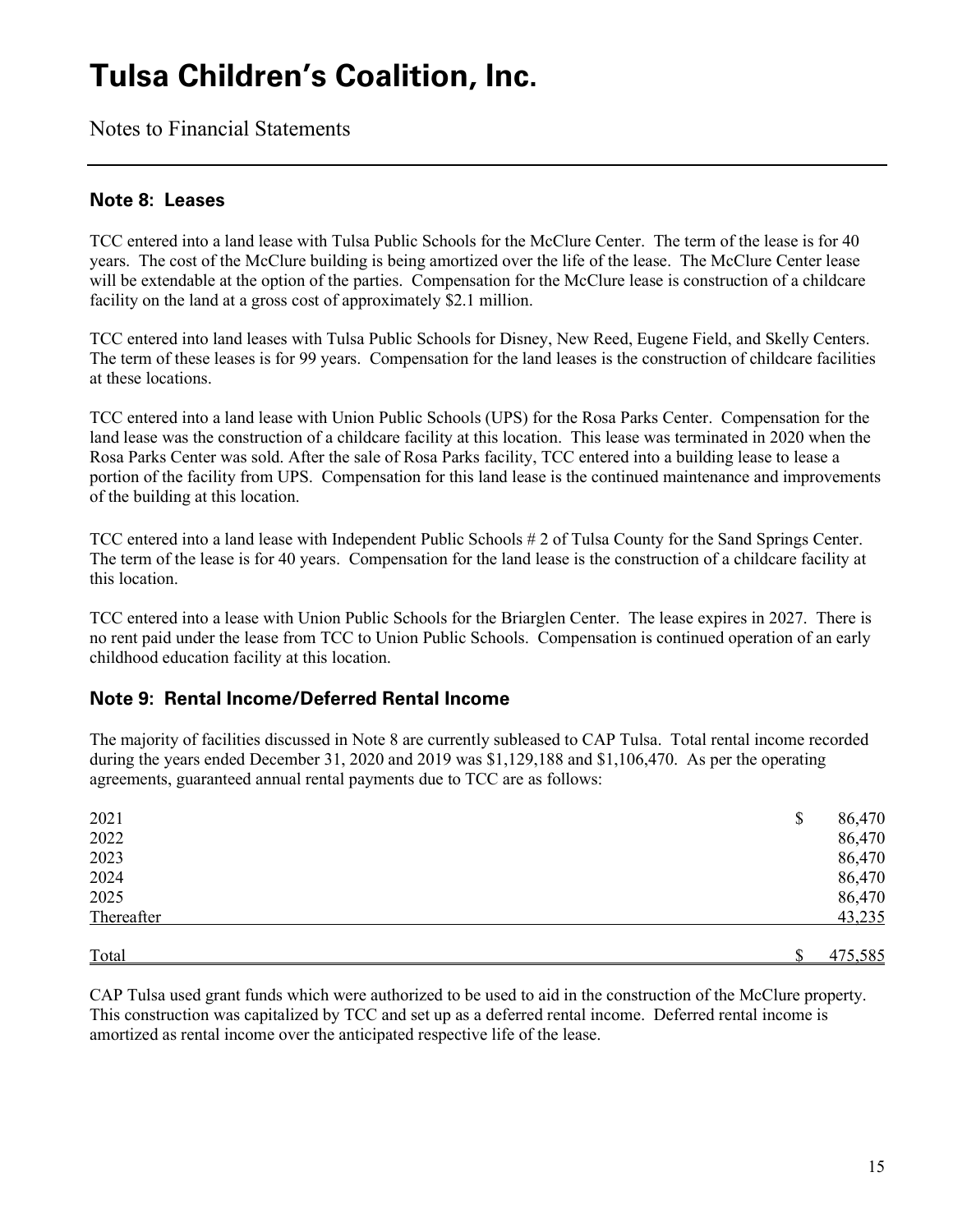Notes to Financial Statements

### **Note 9: Rental Income/Deferred Rental Income (Continued)**

Deferred rental income activity during the years ended December 31 are as follows:

|                                           | 2020          | 2019    |
|-------------------------------------------|---------------|---------|
| Deferred rental income, beginning         | \$<br>405,121 | 424,069 |
| Amortization of deferred rental income    | 26,154)       | 26,154) |
| Rent paid in advance                      | 7,206         | 7,206   |
| Total deferred rental income, ending      | 386,173       | 405,121 |
| Current portion of deferred rental income | 26,154        | 26,154) |
|                                           |               |         |
| Long-term deferred rental income          | 360,019       | 378,967 |

#### **Note 10: Deferred Capital Assessment Fee**

In 2011, CAP Tulsa paid TCC \$2,500,000 under a capital maintenance agreement whereby TCC will perform ongoing facility and capital improvements for each childcare facility that TCC leases to CAP Tulsa. TCC is to use the funds for projects that contribute to the improvement of the childcare facility grounds or major repairs or renovations to improve the existing facilities. The funds are recorded and tracked in a separate account designated for maintenance and improvements on TCC's general ledger. All maintenance and improvements previously required prior approval from CAP Tulsa before utilizing these funds. CAP Tulsa has approved the release of the funds based on a facility needs plan. The deferred capital assessment fee as of December 31, 2020 and 2019 was \$486,789 and \$582,521.

#### **Note 11: Net Assets With Donor Restrictions**

The net assets with donor restrictions represents the amount of grant funds from the city of Tulsa for a portion of the construction and renovation expenses of the McClure, Frost, Disney, ECDC Reed Centers and Eugene Field. The grant agreements stipulate that the sites are to be used for low-income early childhood purposes for at least five years after completion. \$89,637 of net assets were released from restriction during the year ended December 31, 2020 after the five-year period expired for improvements at McClure. No net assets were released from restriction during the year ended December 31, 2019.

#### **Note 12: Related Party**

CAP Tulsa is one of TCC's tenants and also has a management and accounting contract with TCC under which CAP Tulsa provides management and accounting service to TCC since TCC has no employees. TCC paid \$108,000 to CAP Tulsa for these services during 2020 and 2019. TCC had accounts payable to CAP Tulsa at December 31, 2020 and 2019, of \$180 and \$0.

TCC has two notes payable to CAP Tulsa. The total outstanding balance of these notes at December 31, 2020 and 2019 was \$5,231,462 and \$4,000,000. See Note 6.

Rental income received from CAP Tulsa in 2020 and 2019, were \$1,023,770 and \$1,001,053.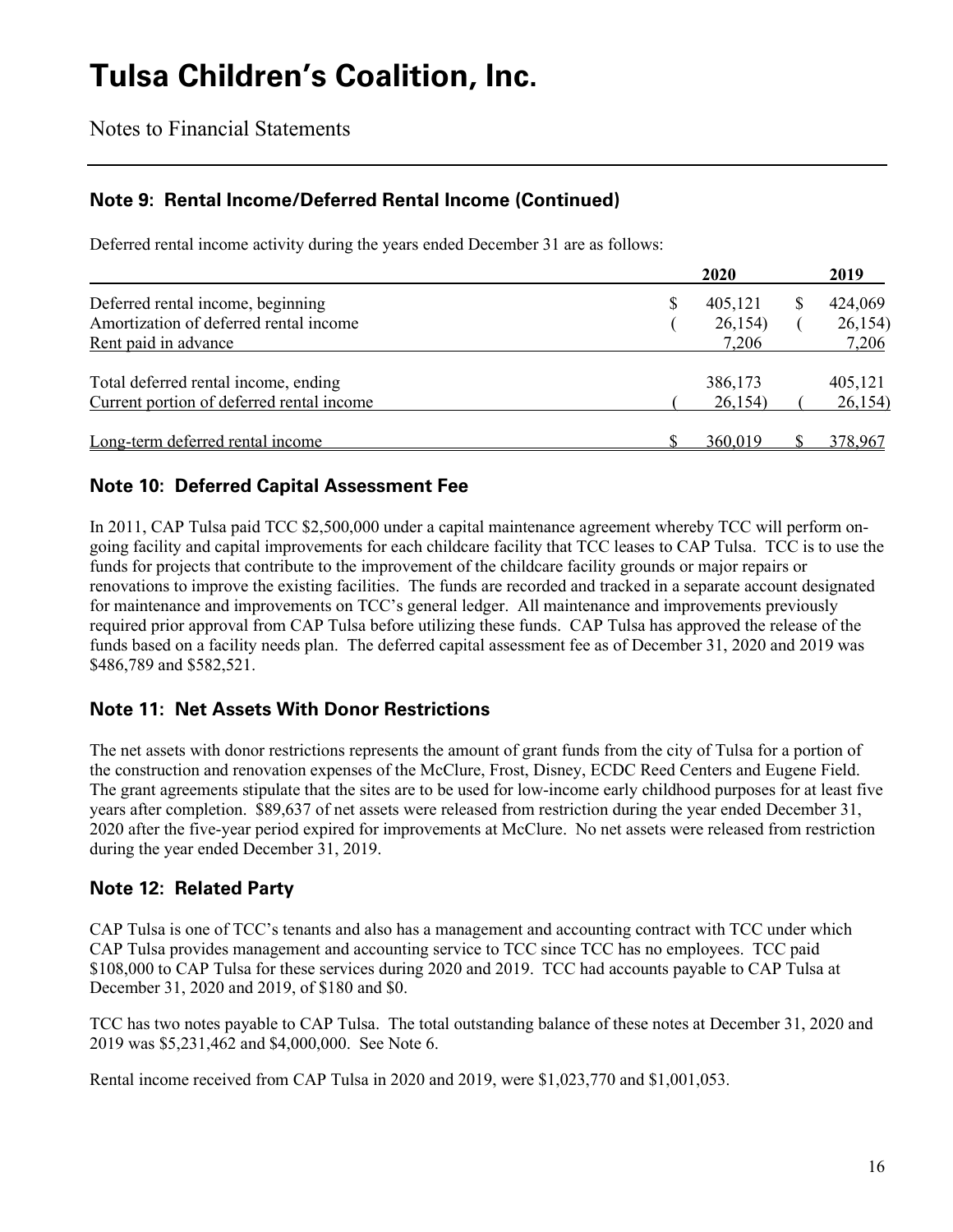Notes to Financial Statements

#### **Note 13: Commitments**

TCC has entered into contracts for improvements at two centers. These contracts were ongoing at December 31, 2020, and TCC had contract commitments of approximately \$51,000.

### **Note 14: Change in Accounting Policy**

During the year ended December 31, 2020, TCC elected to change its accounting policy related to its notes payable. The notes payable were issued with interest rates at below the market rate.

The economic benefit related to the interest rates at below the market rate has been recognized as an unconditional contribution from the note holders. A discount on notes payable has been recognized and is equal to the value of the charitable contribution. The discount on notes payable is recognized as interest expense over the terms of each note payable using an imputed interest rate of 3.75%.

The effect of this change on the 2019 statements of financial position and activities is as follows:

| <b>Statement of Financial Position</b> |             |             |             |
|----------------------------------------|-------------|-------------|-------------|
| December 31, 2019                      | Prior to    |             | After       |
|                                        | Restatement | Restatement | Restatement |
| Current liabilities:                   |             |             |             |
| Accrued interest payable               | 686 (       | 686)        | $\theta$    |
| Long-term liabilities:                 |             |             |             |
| Notes payable, net                     | 4,319,186 ( | 858,770)    | 3,460,416   |
| Accrued interest payable               | 9,346       | 9,346)      | $\theta$    |
| Total liabilities                      | 4,329,218   | 868,802)    | 3,460,416   |
| Net assets without donor restrictions  | 30,167,811  | 868,802     | 31,036,613  |
| <b>Statement of Activities</b>         |             |             |             |
| Year Ended December 31, 2019           | Prior to    |             | After       |
|                                        | Restatement | Restatement | Restatement |
| Program activities expenses:           |             |             |             |
| Interest expense                       | 6,330       | 128,735     | 135,065     |